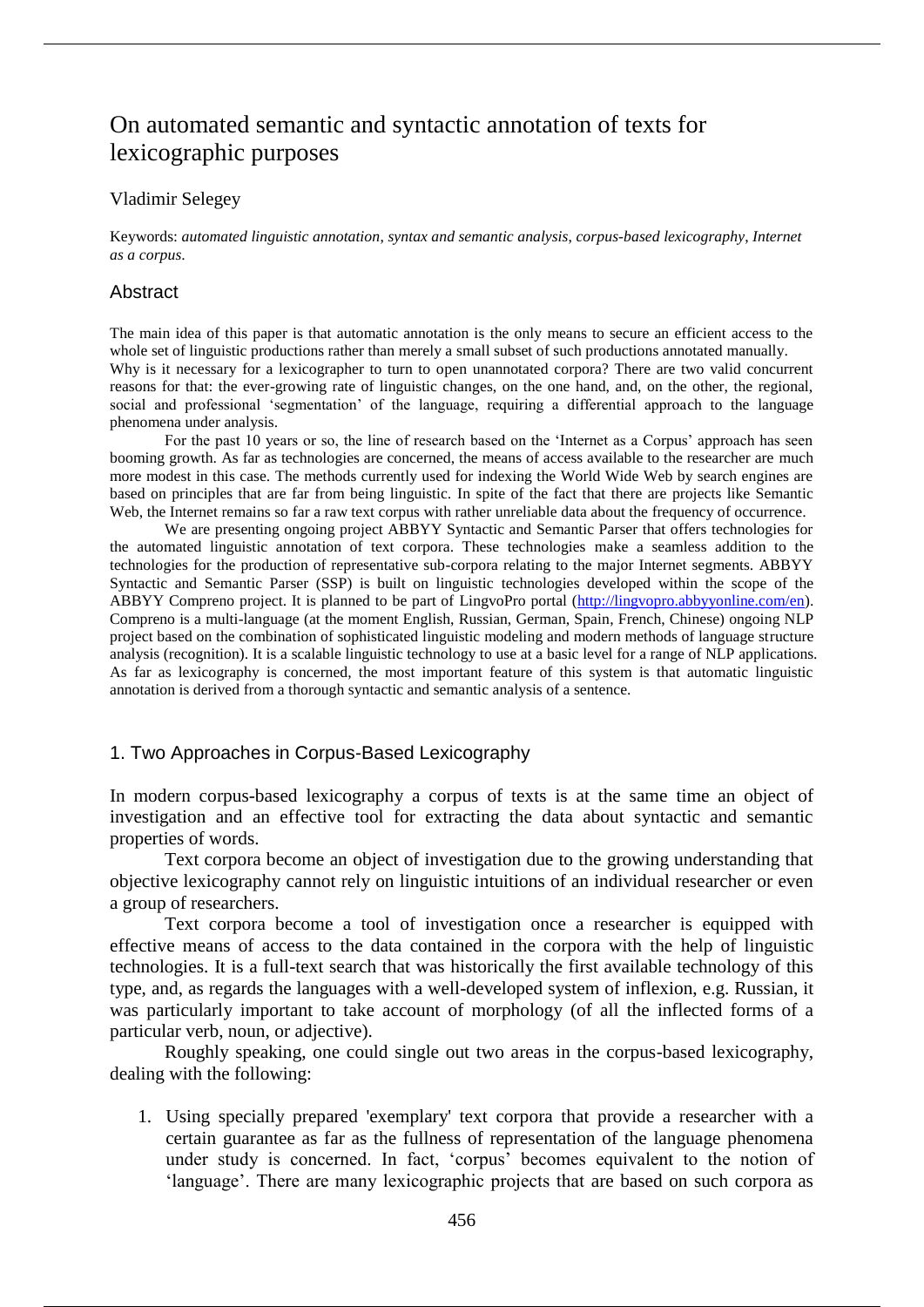BNC or the Russian National Corpus. Such corpora usually make it possible for a researcher to work with sub-corpora wherein homonymy has been eliminated manually or linguistic markup has been added, including syntactic and semantic one ((Hovy, Marcus and Palmer 2007), (Nivre 2010), (Atkins 2010)). Text indexing as well as the possibility to perform searches for various tags of the markup language have become a relatively simple issue in technical terms, due to which the lexicographer is given the opportunity to search for and calculate the frequency of occurrence of not only of individual words but also of word meanings and even semantic fields.

2. Turning to 'open' lexicographic resources, particularly the Internet. For the past 10 years or so, the line of research based on the 'Internet as a Corpus' approach has seen booming growth. As far as technologies are concerned, the means of access available to the researcher are much more modest in this case. The methods currently used for indexing the World Wide Web by search engines are based on principles that are far from being linguistic. In spite of the fact that there are projects like Semantic Web, the Internet remains so far a raw text corpus with rather unreliable data about the frequency of occurrence.

Why is it necessary for a lexicographer to turn to open unannotated corpora? There are two valid concurrent reasons for that: the ever-growing rate of linguistic changes, on the one hand, and, on the other, the regional, social and professional 'segmentation' of the language, requiring a differential approach to the language phenomena under analysis.

Thus, some research of the Russian language (Belikov 2010) has shown that where the periphery of the language is concerned, it is rather a linguist (grammar specialist) than a lexicographer whom the national corpus provides relevant data. It is particularly necessary to turn to open resources such as, for example, internet-blogs, where one is involved in research of the current idiom of those strata of the population that are most active socially, and where one is taking geographical factors into account.

In the following paper, we shall not dwell on the problems pertaining to the use of the internet as a corpus. We shall rather focus on the problems of the linguistic annotation of open corpora.

# 2. Linguistic annotation of open corpora

As authors in (Belikov 2010) conclude: *The main problem in applying the method of segmental statistics is the lack of a suitable instrument for automatic data processing.* A complete manual annotation of such corpora is impossible a priori, and a partial one makes no sense, unless some narrow individual segments of the Internet are meant that make it possible to produce a compact but relatively representative sub-corpus.

Available today there are two types of technologies for work with open corpora:

- 1. Means of access provided by search engines. Extended query languages of search engines are insufficient from a linguistic point of view and the statistical data are unreliable particularly in case of units with high frequency of occurrence.
- 2. Technologies for the dynamic production of sub-corpora and the collocational analysis of such sub-corpora similar to those that are used in the Sketch Engine (Kilgarriff 2004). The results of statistical analysis and clusterization on the basis of the collocation patterns provide a lexicographer with a rather valuable material, however these results are not equivalent to the linguistic annotation enabling, for example, to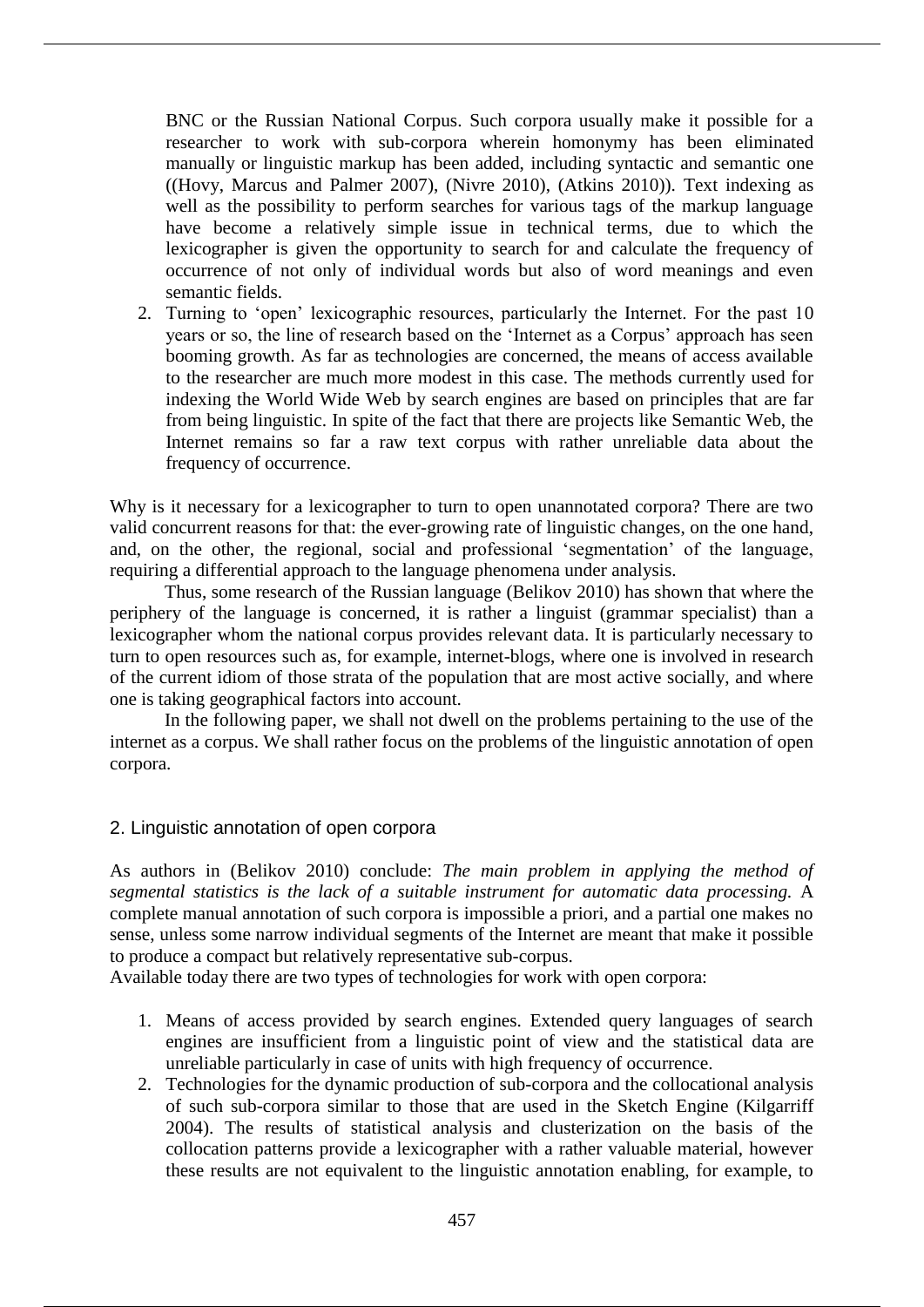solve tasks of machine learning or to research certain semantic and syntactic properties of individual word senses by means of syntactic or semantic queries (filters) as it is possible in the corpora with manual linguistic annotation.

What we offer are technologies for the automated linguistic annotation of text corpora. These technologies make a seamless addition to the technologies for the production of representative sub-corpora relating to the major Internet segments which we shall not touch upon herein (e.g. Sharoff (2005)).

## 3. ABBYY Syntactic and Semantic Parser

ABBYY Syntactic and Semantic Parser (SSP) is built on linguistic technologies developed within the scope of the ABBYY Compreno project. It is planned to be part of LingvoPro portal (http://lingvopro.abbyyonline.com/en). Compreno is a multi-language (at the moment English, Russian, German, Spain, French, Chinese) ongoing NLP project based on the combination of sophisticated linguistic modeling and modern methods of language structure analysis (recognition). It is a scalable linguistic technology to use at a basic level for a range of NLP applications.

One of such applications is ABBYY SSP, the system for automatic syntactic and semantic parsing of texts. As far as lexicography is concerned, the most important feature of this system is that automatic linguistic annotation is derived from a thorough syntactic and semantic analysis of a sentence.

Traditionally, in the analysis of sentences of natural language there have been singled out, corresponding to the levels of the language, the following stages:

- Lexical analysis: identifying lexemes, punctuation marks, other objects
- Morphological analysis: lemmatization, identifying the part of speech as well as other components of grammatical meaning (with disambiguation)
- Syntactic analysis: building the system of relations between words as well as between higher-order constituents (building syntactic trees)
- Semantic analysis (at the level of lexis and grammar) including semantic interpretation of syntactic relations and substituting universal semantic representation entities viz. semantic classes for word meanings of the given natural language.

ABBYY SSP can perform the parsing of natural language input at different levels: from morphological through semantic. However, it is well-known that disambiguation at any level of the language system, as a rule, requires recourse to a deeper level of analysis. That is why elements of syntactic and semantic analyses are used even for annotation at morphological level (disambiguation of grammatical meanings of the words in a sentence).

Such an approach gives rather good results. While the project is still under way at present, we have already started intensive testing of ABBYY Compreno technologies, mainly on texts in Russian and in English.

In the Parsing Cup at 'Dialogue 2010', which is a major computational linguistics conference organized annually in Russia, ABBYY SSP proved the best Russian-language parser, taking the lead in all events it participated, viz. ABBYY SSP scored 97,3% in grammatical meaning disambiguation and 98,1% in lemmatization (Astafjeva et al. 2010).

It is particularly important that the percentage of the words correctly annotated by the program exceeded the results shown by a human annotator on a text corpus (more than 3 mistakes per 100 words, mainly through fatigue and lack of attention). Therefore, ABBYY SSP can surely be used for morphological parsing of open corpora.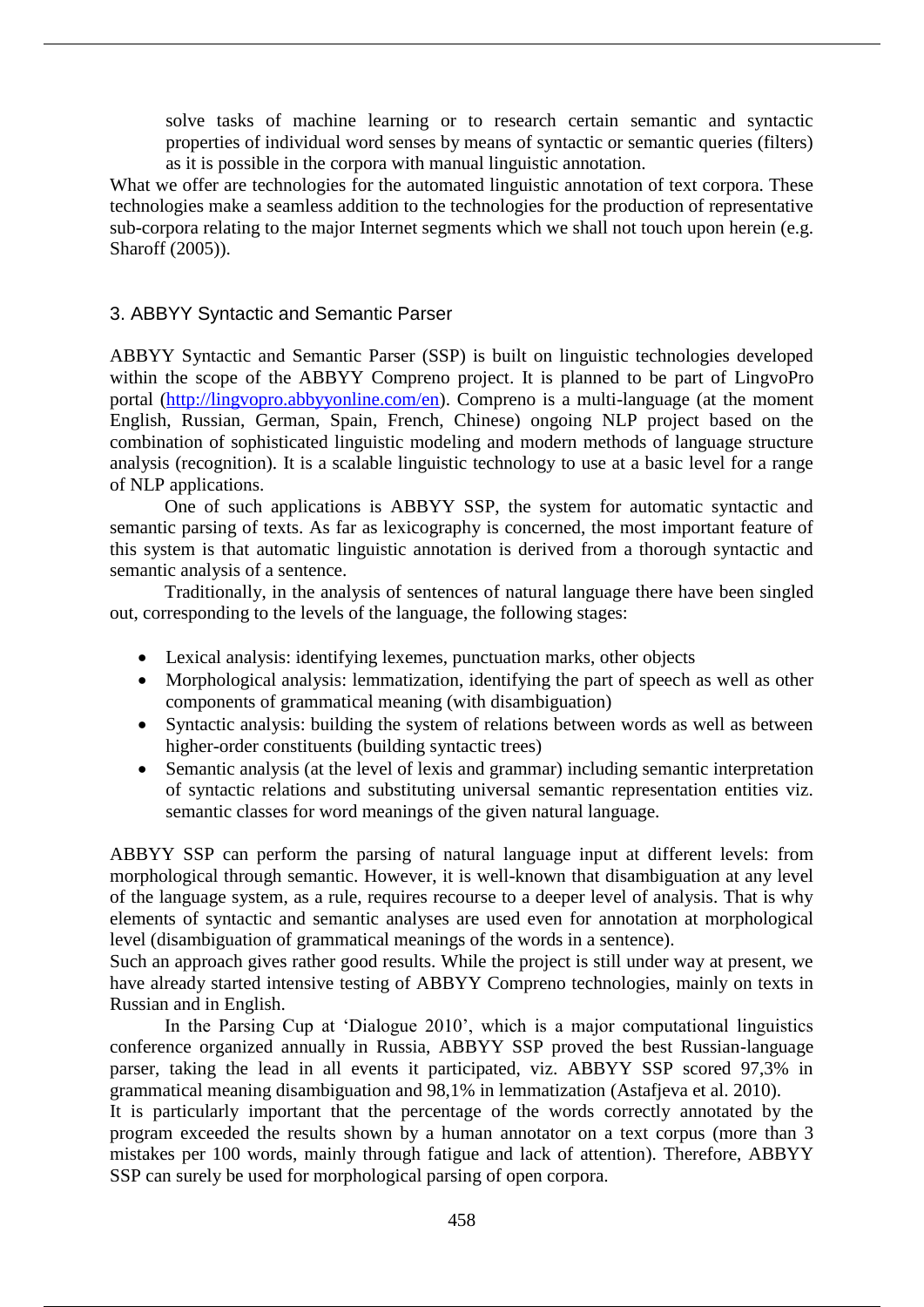As far as syntactic and semantic parsing is concerned, we are well aware that its results depend to a certain extent on ABBYY Compreno's linguistic model. Nevertheless, the analysis undertaken shows that it is possible to map the structures that we obtain into representations that are popular with lexicographers, viz. dependency grammars in syntax, frame-based predicate models, WordNet synsets.

3.1. *Examples of Automatic Annotation and of Queries on the Basis of Such Annotation*

A sample deep structure produced by ABBYY SSP for the sentence "*The following device drivers are known to cause instability in Windows XP*" is shown below.<br>
"#NonexclamatoryClause:DECLARATIVE MAIN CLAUSE"



Same but written as text (with tags) looks as follows:

```
"#NonexclamatoryClause:DECLARATIVE_MAIN_CLAUSE"
   $Verb, Predicate: "know:TO_KNOW"
    $Clause_Infinitive_Raising, Object_Situation: "cause:TO_EVOKE"
      $Subject, Cause Actant: "driver:DRIVER AS DEVICE"
         $Modifier_NominalEntityLike, Whole: "device:DEVICE"
           $Modifier_Attributive, OrderInTimeAndSpace:
"following:RELATIVE_ORDER"
      $Object_Direct, Object_Situation: "unstable:stable:CH_STABLE"
       $Adjunct_Locative, MetaphoricLocative: "Windows_XP:WINDOWS_XP"
```
What is important here is that knowing what the semantic structure of the sentence is like allows obtaining results on queries that are impossible to obtain on initial sentence. For example, taking into account the fact that 'drivers' is the result of raising and, as far as studying lexicographic co-occurrence is concerned, is related to the predicate 'cause', but not to the verb 'know'.

In case it is the research of lexicalized syntax phenomena that is necessary, an intermediate variant of syntactic annotation can be used wherein the movements had not been restored yet.

Various levels of annotation (XML encoded) can be subjected to indexing followed by a search with queries based on any element of linguistic structure:

grammemes of grammatical categories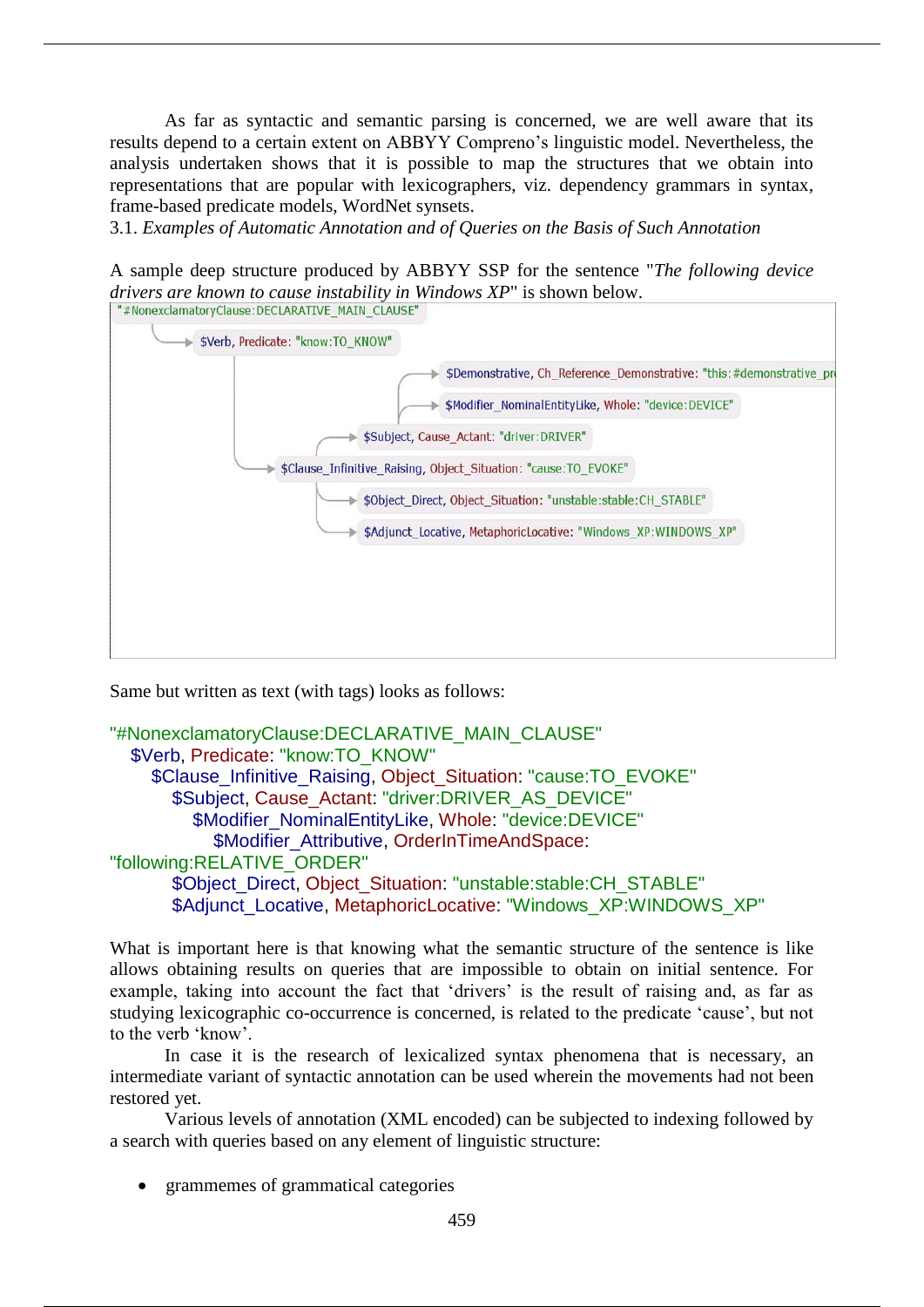- names of syntactic and semantic relations
- lexemes, either specific lexical meanings or generalized semantic classes (names of lexical-semantic fields).

A study of syntactic and semantic models of specific lexical meanings based on the corpora of varying size is one important application of such annotation.

For example, it is possible to make queries of the following kind:

[\$Adjunct\_Locative:"COMPUTER"] "найти:TO\_SEEK\_FIND" (Russian)

or its English counterpart

[\$Adjunct\_Locative:"COMPUTER"] "find:TO\_SEEK\_FIND"

Such query will result in the sentences wherein the verb *find/искать* is accompanied by a locative adjunct, whatever the surface representations may be. Thus, in the Russian output there could be found the following example:

*Разбираясь с причинами неисправности компьютера, программисты нашли в нем крупного мотылька, замкнувшего какую-то цепь, и с тех пор вину за все компьютерные проблемы стали сваливать на насекомых.*

in which the query is realized by means of anaphora resolution, and it is irrelevant how far from each other the grammatical substitute (pronoun) and its antecedent are in the sentence. This peculiar feature has been preserved in its English counterpart (the example has been translated into English with the help of ABBYY Compreno):

*Sorting out causes of malfunction of a computer, the programmers found in it a large moth who looped some chain and since those times they began to shift blame to insects for all the computer problems.*

Working with corpora of varying size, it is particularly important that one can significantly reduce the amount of information retrieved during searching by means of syntactic and semantic query-filters, thus limiting the retrieved information to relevant data alone.

Anyone using the internet as a lexicographic resource understands how difficult it is to solve the problem of 'parasitic information' retrieved by search engines.

Also possible are negative queries in which it is the regular patterns and meanings that are filtered, so that only 'deviations' are left, which are often very important to lexicographer. However, a detailed examination of how such annotation could be used in lexicography is not among the objectives of this paper.

## 4. Conclusion

The main idea of this paper is that automatic annotation is the only means to secure an efficient access to the whole set of linguistic productions rather than merely a small subset of such productions annotated manually. It is particularly important in case of new language phenomena which without fail must be represented in any up-to-date (electronic) lexicographic product.

Though ABBYY Compreno is a profit-driven project, it offers wide opportunities for scientific cooperation in the field of creation Internet-based annotated corpora.